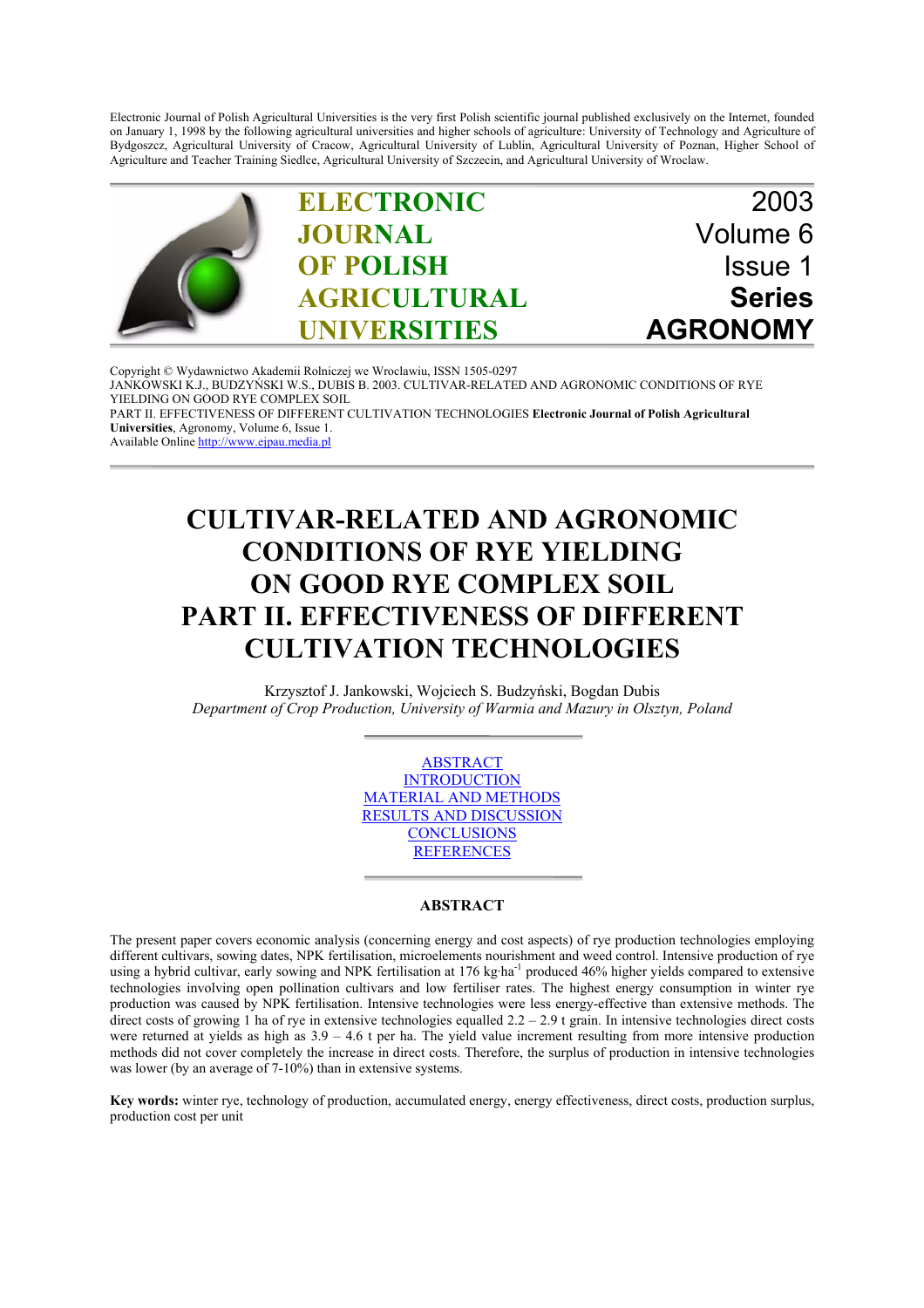## **INTRODUCTION**

The choice of a production technology in market economy should be preceded by economic calculations [10]. Production of cereals in Poland is low and the energy expenses per 1 ha grain production varies from 17 to 25 GJ depending on the intensity of production methods. The analysis of energy expenditure structure shows that the level of fertilisation and use of energy carriers are the dominant elements in the energy inputs of cereals production [3,5].

The profitability of rye production is low [7,12]. In the study completed by Gołębiewska and Klepacki [7], the lowest direct surplus was attained from 1 ha winter rye field (the cultivation techniques applied notwithstanding). Kowalczyk [12] showed that rye production unit cost in Poland was higher than in the countries of Western Europe and exceeded the unit cost of wheat or barley grain production [12]. Costs of traditional production methods (extensive) of winter rye are as high as  $300 \text{ }\epsilon \text{·ha}^{-1}$ , which equals 2.8 t grain [20]. With high input technologies (hybrid, 220 kg·ha<sup>-1</sup> NPK, weed control, protection against diseases), the return of direct costs was possible at yields reaching 4.8 t grain. The current relation of production means costs to the price of grain makes high input technologies of rye production economically less efficient than traditional medium intensive methods [2]. Similar relationships were previously shown for other species of cereals [13,18,19].

The working hypothesis for this study was aimed to select (on the basis of a strict experiment presented in part I of the paper [4]) 3 most efficient and 3 least efficient cultivation technologies for winter rye production and to subject them to economic and energy consumption analysis. In this way, it would be possible to determine whether an increase in inputs (energy and financial outlays) raised the efficiency of winter rye grain production.

## **MATERIAL AND METHODS**

The analysis of energy and cost efficiency of winter rye production was based on two sources of data:

- a strict field experiment to determine efficiency of different combinations of agronomic factors, their description can be found in the first part of the publication [4],
- direct measurement of technological processes on production fields, which allowed to determine the level of financial and energy expenses per 1 ha rye.

In the experiment set in a half replication  $2^{5-1}$  design, a combination of five factors on two levels makes it possible to create 16 independent technologies (variants) of grain production. Some of these 16 variants were selected for economic comparisons using quartile as a statistical instrument.

The final economic analysis was carried out on 3 best and 3 worst combinations (referred to as variants of technologies) of agronomic factors, which produced high and low winter rye grain yields, respectively. The upper quartile  $(O_3)$ , which for an ordered variable determines increasingly the values of upper 25% observations, was taken as a criterion to determine the subset of large yields. By analogy, to establish a subset of small yields, the lower quartile  $(Q_1)$  was taken, which sets out the 25% observations of the lowest yields. In the subset of large yields the combinations with the frequency of occurrence of the analysed agronomic factors on the higher level '1', being the highest, were considered most favourable. The least favourable were these combinations in the subset of small yields in which the repeatability of agronomic factors on the higher level was smallest. Based on the analyses, 3 most effective and 3 least effective variants of winter rye production were selected and subjected to energy evaluation (energy efficiency factor, energy consumption per unit) and cost analysis (surplus of production, unit cost of producing 1 ton of rye grain).

The outlays of accumulated energy and direct costs were assessed using the method of process analysis according to own direct measurements of fuel consumption, labour expense and real efficiency of machines and tools on production fields at Bałcyny, with machines and tools typical for agricultural production: U1224 + U103/1 Atlas 4H (ploughing), U1224 + U774/2 (cultivating aggregator), U452 + U212/2 (harrowing), U4512 + N035 RNW-3 (pre-sowing PK fertilisation), U1224 + S052/C Mazur 5 (sowing of seeds), P211 Redło (seed dressing), U1224 + N039 RNZ-3 (N top-dressing), U4512 + Pilmet 612 (chemical protection), Bizon-Rekord (grain harvest),  $U4512 + D734$  (grain transport).

The energy consumption analysis distinguished four streams of energy: human labour, energy carriers, materials (fertilisers, seeds, pesticides), machines and tools. The energy outlays caused by the use of machines and tools in the production process were computed by multiplying the unit material consumption of the machine set by the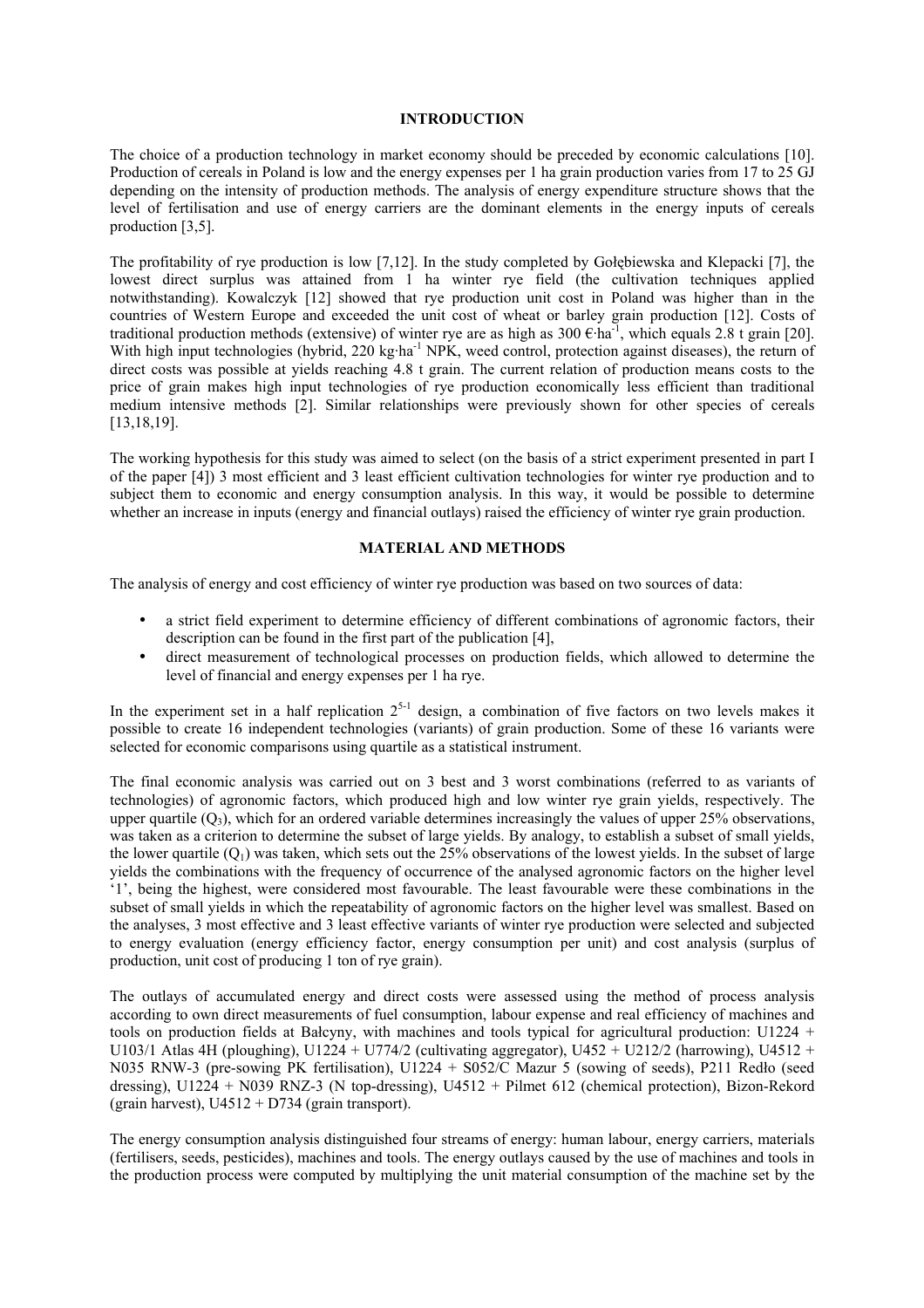energy equivalent of 112 MJ·kg<sup>-1</sup> weight [17]. Human labour was calculated by the equivalent of 40 MJ·work h<sup>-1</sup> [1,8,17]. The volume of energy outlays spent on materials was calculated with the help of accumulated energy factors presented by Juszkiewicz et al. [8]. The gross energy value of rye grain was determined by adiabatic burning of grain in a calorimetric bomb at the Institute of Animal Nourishment and Feeds Management of the Olsztyn University of Warmia and Mazury. For the evaluation of energy the following categories were used: accumulated energy gain, unit energy consumption, energy consumption effectiveness (efficiency) factor, energy effectiveness (efficiency) factor [21,22].

Unit maintenance costs (maintenance and use) of tractors and agricultural machines were calculated with the methods elaborated by the Institute for Building, Mechanisation and Electrification of Agriculture – IBMER [6]. Apart from the tractive force, human labour and costs of commercial means of production and energy carriers were included in the evaluation of the direct costs. The cost of human labour was calculated relative to the income of farmers, calculated at the level of  $1.76 \text{ } \text{E} \cdot \text{h}^{-1}$  (i.e. 7.0 PLN·h<sup>-1</sup>). Costs of industrial means of production (seeds, fertilisers, herbicides, and energy carriers) were estimated according to the market prices in the first six months of the year 2002. In the evaluation of the value of the output, the selling price of grain of 78.97  $\text{E} \cdot \text{t}^{-1}$  (314 PLN<sup>t-1</sup>) was used. When converting PLN to  $\epsilon$ , the rate of 1  $\epsilon$  = 3.976 PLN was taken. For the economic analysis the factors presented by Mierzejewska [16] and Kisiel and Jankowski [9] were used related only to the direct production costs.

# **RESULTS AND DISCUSSION**

## **Description of large and small yield groups**

The analysed subset of 'large yields' contained yields ranging from 3.69 to 7.30 t·ha<sup>-1</sup>, whereas the yields in the subset of 'small yields' reached 1.92 to 4.61 t $\text{tha}^{-1}$  (Fig. 1).



#### **Fig. 1. Statistical specification of winter rye yields in the upper and lower quartiles**

In the group of large yields, of all the analysed combinations (the data from three years), factor  $B -$  cultivar, repeated most frequently (24 times), followed by factor  $C - NPK$  rate (23 times) and factor  $A -$  date of sowing (21 times) (Table 1). The remaining factors (D, E) revealed less frequent recurrence (16 and 18 times). The data suggest that a combination involving a hybrid cultivar, optimum date of sowing and NPK fertilisation at the rate of 176 kg·ha<sup>-1</sup> guaranteed high yields. Presence (level '1') or absence (level '0') of the other analysed agronomic factors was not a necessary condition for attaining high yields of winter rye. The study conducted by Kuś and Jończyk [14] showed that out of the seven agronomic factors tested, four determined high yields of rye: chemical eradication of diseases, use of anti-lodging agent, nitrogen fertilisation and early spring application of nitrogen.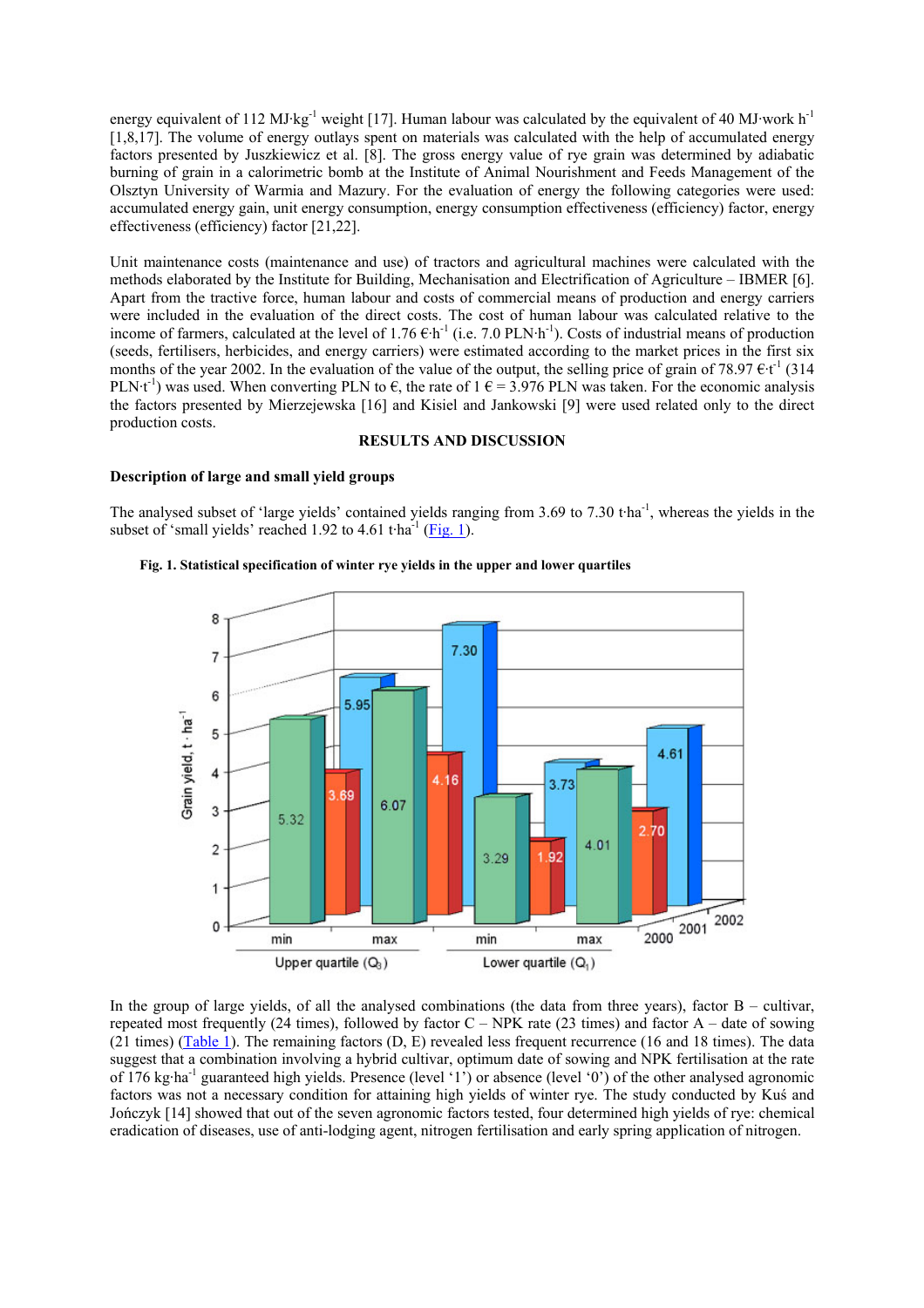| Year  |    |    | Upper quartile $(Q_3)$ |    |    | Lower quartile $(Q_1)$ |   |  |    |    |
|-------|----|----|------------------------|----|----|------------------------|---|--|----|----|
|       | n  | B  |                        | D  |    | n                      | В |  |    |    |
| 2000  |    |    |                        |    |    |                        |   |  |    |    |
| 2001  |    |    |                        |    |    |                        | ◠ |  |    |    |
| 2002  |    | 12 |                        |    |    |                        |   |  |    |    |
| Total | 21 | 24 | 23                     | 16 | 18 | 13                     | b |  | 14 | 10 |

**Table 1. Frequency of occurrence of objects with higher factor level '1' (number of treatments on factors level '1')**

A, B, C, D, E – agronomic factors (for details, see Part I [4])

Low yields of winter rye (lower quartile) were mainly caused by the lowest repeatability of higher levels ('1') of factors B and C that is the hybrid cultivar and higher NPK fertilisation. Probability of obtaining low yields of winter rye was the highest when growing a population cultivar fertilised with a low rate (88 kg·ha<sup>-1</sup>) of NPK. In the group of low yields different dates of sowing or application of microelements fertilisation and herbicide treatments did not have any considerable effect on the volume of the grain yields obtained.

Table 2 presents the three most productive and three least productive variants of winter rye production technology. High yielding variants typically involved the use of a hybrid cultivar, unlike the low yielding variants, in which a population cultivar was cultivated. The difference between the combinations of most productive factors (high yields group) and least productive factors (low yields group) was as high as  $\pm$  0.97 t·ha<sup>-1</sup> relative to the mean arithmetic yield attained in the experiment.

| Yield group |   |   | Combination of factors | Mean yield for<br>technology t-ha <sup>-1</sup> | Mean effect in<br>grain yield |                       |
|-------------|---|---|------------------------|-------------------------------------------------|-------------------------------|-----------------------|
|             | A | B |                        |                                                 |                               | $t$ ·ha <sup>-1</sup> |
|             |   |   |                        |                                                 | 5.35                          | $+0.97$               |
| High        |   |   |                        |                                                 | 5.16                          | $+0.78$               |
|             |   |   |                        |                                                 | 5.04                          | $+0.66$               |
|             |   |   |                        |                                                 | 3.67                          | $-0.71$               |
| Low         |   |   |                        | 3.53                                            |                               | $-0.85$               |
|             |   |   |                        |                                                 | 3.41                          | $-0.97$               |

**Table 2. Yields of 3 best and 3 worst combinations of agronomic factors (mean from three years)**

A, B, C, D, E – agronomic factors; "0", "1" – levels of agronomic factor (for details, see Part I [4])

# **Energy and economic efficiency of some rye production technologies**

Low and high yield variants of cultivation, distinguished on the basis of subsets (quartiles), were subject to energy and economic analysis (Table 3-8).

The level of energy outlays on high yield variants of winter rye cultivation varied from 11.1 GJ·ha<sup>-1</sup> to 15.4 GJ·ha<sup>-1</sup> (Table 3). The accumulated energy outlays to grow 1 ha winter rye were 10-31% lower in the low yield group. Differences within the groups and between the variants of production can be mainly attributed to the levels of NPK fertilisation (88 or 176 kg·ha<sup>-1</sup>). NPK fertilisation with the rates of 88 kg·ha<sup>-1</sup> consumed 39-44% of the total accumulated energy outlays used to grow 1 ha winter rye. Elevating the fertiliser rate to the naturally optimal level (176 kg·ha-1) made the share of this energy outlay structure component exceed 55%. As regards the other agronomic treatments, sowing and seed material (2.9 - 3.2 GJ·ha-1) followed by pre-sowing soil cultivation (1.8 GJ·ha-1) played an important role in the level of energy consumption of winter rye production, irrespective of the technology variants. Large energy consumption connected with fertilisation and a strong relationship between fertiliser rates and total energy input in grain production were also indicated by the results of Korona et al. [11], Budzyński and Szempliński [5] and Budzyński et al. [2].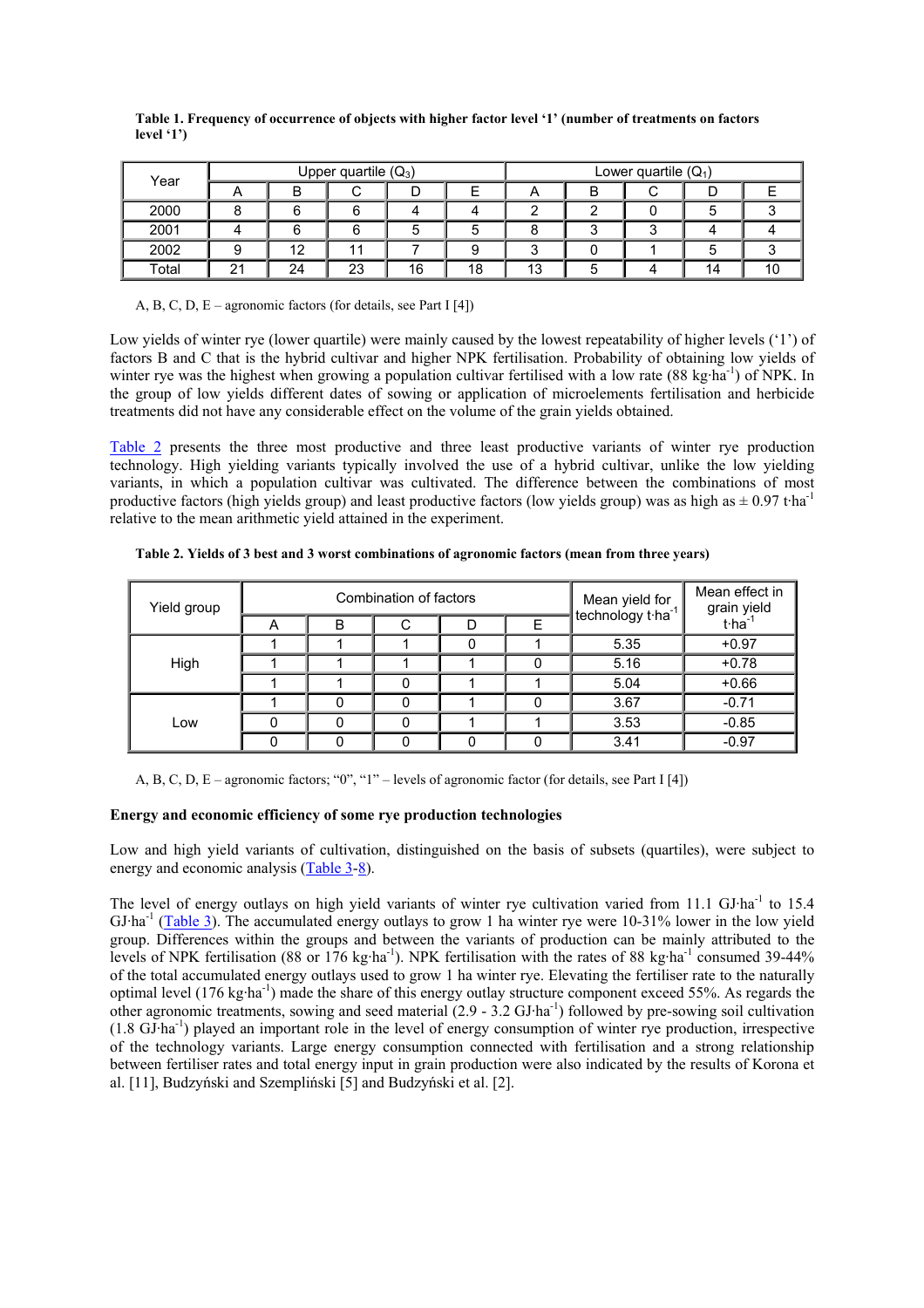|                                                                                                                                                                                                 |                                                                                                                                                                                                                                                                                                                                                                                                                                                   | Technology variant |          |   |                        |  |          |  |  |  |  |  |
|-------------------------------------------------------------------------------------------------------------------------------------------------------------------------------------------------|---------------------------------------------------------------------------------------------------------------------------------------------------------------------------------------------------------------------------------------------------------------------------------------------------------------------------------------------------------------------------------------------------------------------------------------------------|--------------------|----------|---|------------------------|--|----------|--|--|--|--|--|
| $\mathsf{A}$<br>1<br>Production activity<br>B<br>1<br>C<br>1<br>D<br>0<br>E <br>1<br>1789<br>Sowing and seed material<br>3 1 7 0<br>8578<br>8578<br>– microelements<br>$\Omega$<br>520<br>1 323 |                                                                                                                                                                                                                                                                                                                                                                                                                                                   |                    |          |   | Low production variant |  |          |  |  |  |  |  |
|                                                                                                                                                                                                 | Ш<br>Ш                                                                                                                                                                                                                                                                                                                                                                                                                                            |                    | IV       | V | VI                     |  |          |  |  |  |  |  |
|                                                                                                                                                                                                 | High production variant<br>0<br>1<br>1<br>$\mathbf 0$<br>0<br>1<br>0<br>$\Omega$<br>$\Omega$<br>1<br>1<br>1<br>1<br>0<br>1<br>$\Omega$<br>1789<br>1789<br>1789<br>1789<br>3 1 7 0<br>2892<br>3 1 7 0<br>2892<br>8662<br>4 3 6 5<br>4 3 6 5<br>4 3 6 5<br>8579<br>4 2 8 2<br>4 2 8 2<br>4 282<br>83<br>83<br>83<br>83<br>520<br>520<br>$\Omega$<br>$\Omega$<br>1 2 2 2<br>974<br>1 2 2 2<br>974<br>15 380<br>14 843<br>11 066<br>10 0 20<br>10 540 | 0                  |          |   |                        |  |          |  |  |  |  |  |
| Tillage                                                                                                                                                                                         |                                                                                                                                                                                                                                                                                                                                                                                                                                                   |                    |          |   |                        |  | 0        |  |  |  |  |  |
|                                                                                                                                                                                                 |                                                                                                                                                                                                                                                                                                                                                                                                                                                   |                    |          |   |                        |  | $\Omega$ |  |  |  |  |  |
|                                                                                                                                                                                                 |                                                                                                                                                                                                                                                                                                                                                                                                                                                   |                    |          |   |                        |  | 0        |  |  |  |  |  |
|                                                                                                                                                                                                 |                                                                                                                                                                                                                                                                                                                                                                                                                                                   |                    | $\Omega$ |   |                        |  |          |  |  |  |  |  |
|                                                                                                                                                                                                 |                                                                                                                                                                                                                                                                                                                                                                                                                                                   |                    |          |   |                        |  | 1789     |  |  |  |  |  |
|                                                                                                                                                                                                 |                                                                                                                                                                                                                                                                                                                                                                                                                                                   |                    |          |   |                        |  | 2892     |  |  |  |  |  |
| Fertilization, including:                                                                                                                                                                       |                                                                                                                                                                                                                                                                                                                                                                                                                                                   |                    |          |   |                        |  | 4 2 8 2  |  |  |  |  |  |
| $\vdash$ macroelements (NPK)                                                                                                                                                                    |                                                                                                                                                                                                                                                                                                                                                                                                                                                   |                    |          |   |                        |  | 4 2 8 2  |  |  |  |  |  |
|                                                                                                                                                                                                 |                                                                                                                                                                                                                                                                                                                                                                                                                                                   |                    |          |   |                        |  | 0        |  |  |  |  |  |
| Weed control                                                                                                                                                                                    |                                                                                                                                                                                                                                                                                                                                                                                                                                                   |                    |          |   |                        |  | $\Omega$ |  |  |  |  |  |
| Harvesting                                                                                                                                                                                      |                                                                                                                                                                                                                                                                                                                                                                                                                                                   |                    |          |   |                        |  | 974      |  |  |  |  |  |
| Total                                                                                                                                                                                           |                                                                                                                                                                                                                                                                                                                                                                                                                                                   |                    |          |   |                        |  | 9937     |  |  |  |  |  |

**Table 3. Accumulated energy outlays to grow 1 ha rye (MJ) according to production activities**

A, B, C, D, E – agronomic factors; '0', '1' – levels of agronomic factor (for details, see Part I [4])

Materials dominate the structure of accumulated energy consumption viewed as streams of energy flow (64-71%) of the total inputs) (Table 4). Large material consumption in rye grain production is due to a large energy outlay to purchase fertilisers and seed material. Next to the materials, an important position in the structure of inputs is occupied by energy carriers (24-29%). In the authors own research, the highest energy efficiency was achieved by variant III, which involved the lower level of NPK fertilisation (level '0'; 88 kg·ha<sup>-1</sup>) and higher levels ('1') of the other agronomic factors (Table 5). In this variant 1 MJ spent on growing rye produced a yield increase of 7.5 MJ. Higher levels of microelements fertilisation without weed control (variant II) or foliar microelements fertilisation (variant I) depressed the index of energetic efficiency by 24%, increasing unit energy consumption of grain production by 31%. High input technologies (high yield technologies) were more energy-efficient (by an average 10%) than extensive methods.

**Table 4. Accumulated energy outlays to grow 1 ha rye (MJ) according to energy streams**

|                        |    | Technology variant |                         |         |                        |          |      |  |  |  |  |  |
|------------------------|----|--------------------|-------------------------|---------|------------------------|----------|------|--|--|--|--|--|
|                        |    |                    | High production variant |         | Low production variant |          |      |  |  |  |  |  |
|                        |    |                    |                         | Ш       | IV                     | V        | VI   |  |  |  |  |  |
|                        | A  | 4                  | 1                       | 1       | 1                      | 0        | 0    |  |  |  |  |  |
| Stream of energy       | B  |                    | 1                       | ◢       | 0                      | 0        | 0    |  |  |  |  |  |
|                        | C  |                    |                         | 0       | $\mathbf 0$            | $\Omega$ | 0    |  |  |  |  |  |
|                        | D  | $\Omega$           | 1                       | 1       | 1                      | 1        | 0    |  |  |  |  |  |
|                        | E  |                    | 0                       | 4       | 0                      |          | 0    |  |  |  |  |  |
| Labour force           |    | 289                | 275                     | 271     | 235                    | 255      | 225  |  |  |  |  |  |
| Tractors and machinery |    | 567                | 534                     | 522     | 442                    | 456      | 434  |  |  |  |  |  |
| Energy carriers        |    | 3619               | 3486                    | 3 2 4 5 | 2931                   | 3 0 5 7  | 2869 |  |  |  |  |  |
| Materials, including:  |    | 10 905             | 10 548                  | 7028    | 6412                   | 6772     | 6409 |  |  |  |  |  |
| seeds                  |    | 2690               | 2690                    | 2690    | 2442                   | 2442     | 2442 |  |  |  |  |  |
| - fertilizers          |    | 7760               | 7 7 6 3                 | 3883    | 3883                   | 3883     | 3880 |  |  |  |  |  |
| fungicides             | 95 |                    | 95                      | 95      | 87                     | 87       | 87   |  |  |  |  |  |
| - herbicides           |    | 360                | 0                       | 360     | 0                      | 360      | 0    |  |  |  |  |  |

A, B, C, D, E – agronomic factors; '0', '1' – levels of agronomic factor ((for details, see Part I [4])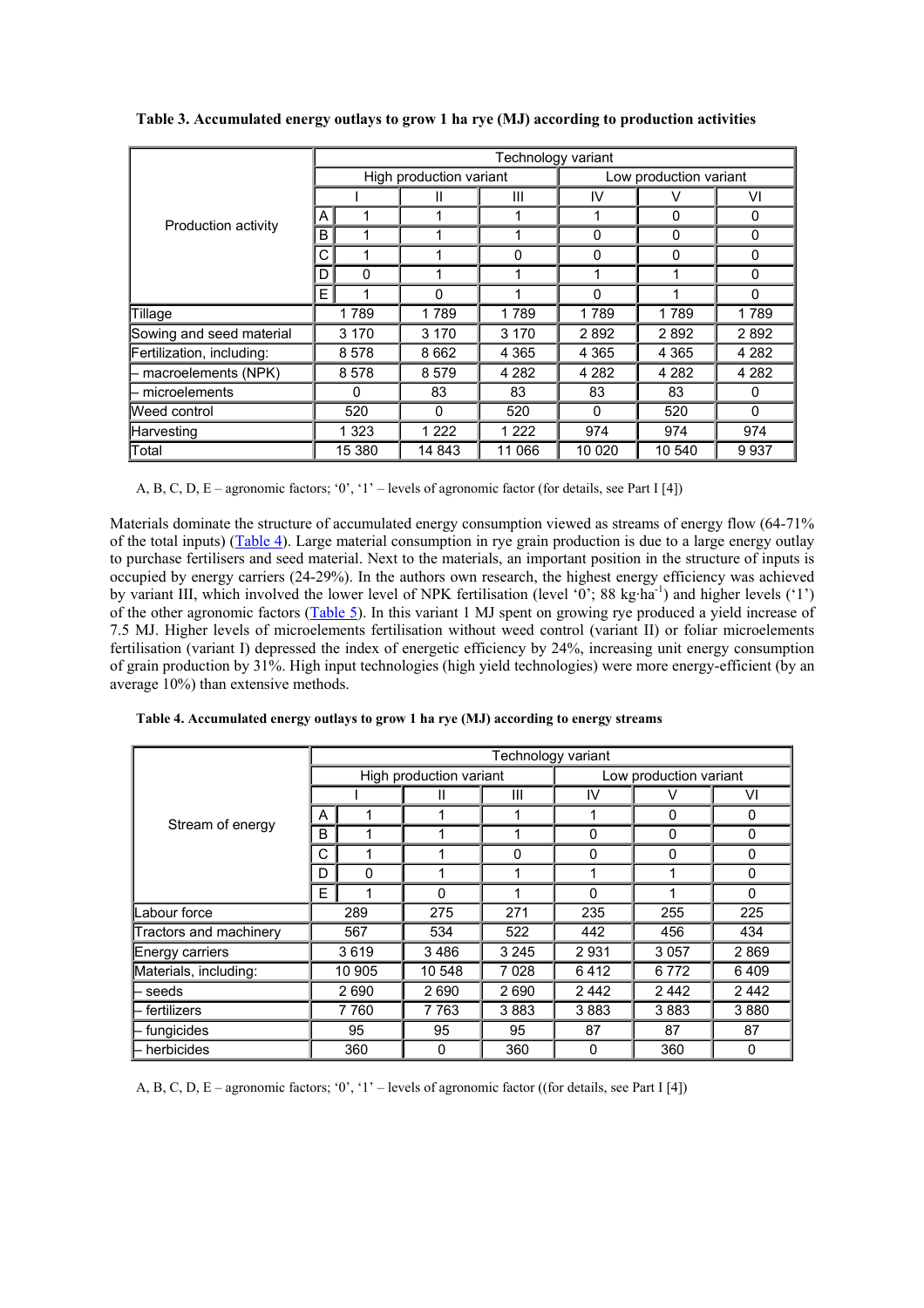|                                          | Technology variant |        |                         |         |                        |                                                         |        |  |  |  |
|------------------------------------------|--------------------|--------|-------------------------|---------|------------------------|---------------------------------------------------------|--------|--|--|--|
|                                          |                    |        | High production variant |         | Low production variant |                                                         |        |  |  |  |
|                                          |                    |        |                         | Ш       | IV                     |                                                         | V١     |  |  |  |
| Specification                            | A                  |        |                         |         |                        | 0                                                       | 0      |  |  |  |
|                                          | B                  |        |                         |         | 0                      | 0                                                       | 0      |  |  |  |
|                                          | C                  |        |                         | 0       | $\Omega$               | 0                                                       | 0      |  |  |  |
|                                          | D                  | 0      |                         |         |                        |                                                         | 0      |  |  |  |
|                                          | E.                 |        | $\Omega$                |         | O                      | 0<br>58 245<br>10 540<br>47 705<br>2986<br>5.66<br>5.23 |        |  |  |  |
| Energy value of yield, $MJ·ha^{-1}$      |                    | 88 275 | 85 140                  | 83 160  | 60 555                 |                                                         | 56 265 |  |  |  |
| Total energy input, MJ·ha <sup>-1</sup>  |                    | 15 380 | 14 843                  | 11 066  | 10 0 20                |                                                         | 9937   |  |  |  |
| Energy surplus, MJ·ha <sup>-1</sup>      |                    | 72 895 | 70 297                  | 72 094  | 50 535                 |                                                         | 46 328 |  |  |  |
| Energy consumption per unit, $MJ·t^{-1}$ |                    | 2875   | 2 7 6 7                 | 2 1 9 6 | 2 7 3 0                |                                                         | 2914   |  |  |  |
| Index of energetic efficiency            |                    | 5.74   | 5.74                    | 7.51    | 6.04                   |                                                         |        |  |  |  |

**Table 5. Energy evaluation parameters of some winter rye cultivation technologies**

A, B, C, D, E – agronomic factors; '0', '1' – levels of agronomic factor (for details, see Part I [4])

The direct costs of rye cultivation varied from 173-225  $\epsilon$ ·ha<sup>-1</sup> (low input variants) to 311-360  $\epsilon$ ·ha<sup>-1</sup> (high input variants) (Table 6). In the hybrid cultivation (variants I-III) sowing (33-38% of the total direct costs) and macroelements fertilisation (17-33%) turned out to be most expensive. In the low input technologies (variants IV-VI) NPK fertilisation (24-30%) and soil cultivation incurred the highest costs.

The material outlays played a dominant role in shaping the direct costs of growing winter rye, reaching 61-64% of the total direct costs of rye cultivation (Table 7). When growing the hybrid cultivar (variants I-III) the purchase of the seed material constituted nearly 1/3 of the direct costs (102.5  $\epsilon$ ·ha<sup>-1</sup>). The cost of buying the seed material was 25% higher than the cost of purchasing the fertilisers (both macro- and microelements). The seed material of the population cultivar (variants IV-VI) was four-fold less expensive than that of the hybrid.

|                                              |      | Technology variant |                         |          |                        |                                                                                                                                                                                                                                          |       |  |  |  |  |  |
|----------------------------------------------|------|--------------------|-------------------------|----------|------------------------|------------------------------------------------------------------------------------------------------------------------------------------------------------------------------------------------------------------------------------------|-------|--|--|--|--|--|
|                                              |      |                    | High production variant |          | Low production variant |                                                                                                                                                                                                                                          |       |  |  |  |  |  |
| A<br>Production activity<br>B<br>C<br>D<br>E |      | Ш                  | Ш                       | IV       |                        | VI                                                                                                                                                                                                                                       |       |  |  |  |  |  |
|                                              |      | 1                  |                         |          |                        | 0<br>0<br>$\mathbf 0$<br>$\Omega$<br>0<br>0<br>$\Omega$<br>$\Omega$<br>$\Omega$<br>1<br>$\Omega$<br>$\Omega$<br>46.6<br>46.6<br>42.1<br>42.1<br>49.1<br>53.3<br>49.1<br>49.1<br>4.2<br>0<br>48.2<br>$\Omega$<br>$\Omega$<br>35.1<br>35.1 |       |  |  |  |  |  |
|                                              |      | 1                  | 1                       |          |                        |                                                                                                                                                                                                                                          |       |  |  |  |  |  |
|                                              | 1    |                    | 1                       | $\Omega$ |                        |                                                                                                                                                                                                                                          |       |  |  |  |  |  |
|                                              | 0    |                    | 1                       |          |                        |                                                                                                                                                                                                                                          |       |  |  |  |  |  |
|                                              |      |                    | 0                       |          |                        |                                                                                                                                                                                                                                          |       |  |  |  |  |  |
| Tillage                                      | 46.6 |                    | 46.6                    | 46.6     | 46.6                   |                                                                                                                                                                                                                                          |       |  |  |  |  |  |
| Sowing and seeds                             |      | 118.9              | 118.9                   | 118.9    | 42.1                   |                                                                                                                                                                                                                                          |       |  |  |  |  |  |
| Fertilisation, including:                    |      | 99.6               | 103.8                   | 53.3     | 53.3                   |                                                                                                                                                                                                                                          |       |  |  |  |  |  |
| - macroelements (NPK)                        |      | 99.6               | 99.6                    | 49.1     | 49.1                   |                                                                                                                                                                                                                                          |       |  |  |  |  |  |
| – microelements                              |      | $\Omega$           | 4.2                     | 4.2      | 4.2                    |                                                                                                                                                                                                                                          |       |  |  |  |  |  |
| Weed control                                 |      | 48.2               | 0                       | 48.2     |                        |                                                                                                                                                                                                                                          |       |  |  |  |  |  |
| Harvesting                                   |      | 47.1               | 43.6                    | 43.6     | 35.1                   |                                                                                                                                                                                                                                          |       |  |  |  |  |  |
| Total                                        |      | 360.4              | 312.9                   | 310.6    | 177.1                  | 225.3                                                                                                                                                                                                                                    | 172.9 |  |  |  |  |  |

**Table 6. Direct costs of growing 1 ha rye (€) according to production activities**

A, B, C, D, E – agronomic factors; '0', '1' – levels of agronomic factor (for details, see Part I [4])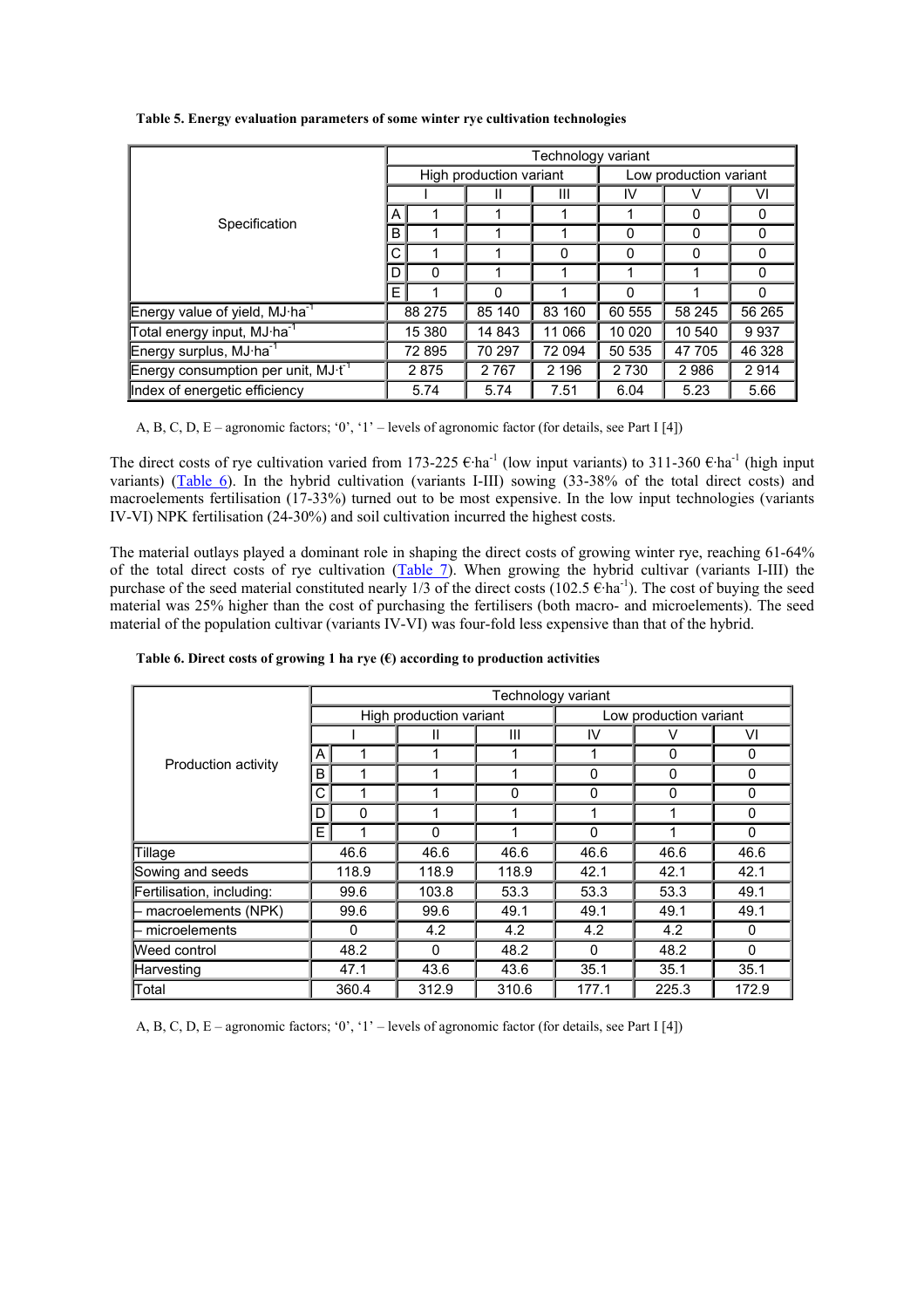|                        | Technology variant |       |                         |          |                        |          |      |  |  |  |  |
|------------------------|--------------------|-------|-------------------------|----------|------------------------|----------|------|--|--|--|--|
|                        |                    |       | High production variant |          | Low production variant |          |      |  |  |  |  |
|                        |                    |       | Ш                       | Ш        | IV                     | v        | VI   |  |  |  |  |
|                        | A                  | 1     | 1                       | 1        | 1                      | $\Omega$ | 0    |  |  |  |  |
| Source of costs        | B                  |       | 1                       | 1        | $\mathbf 0$            | 0        | 0    |  |  |  |  |
|                        | С                  | 1     | 1                       | $\Omega$ | $\Omega$               | $\Omega$ | 0    |  |  |  |  |
|                        | D                  | 0     | 1                       | 1        |                        | 1        | 0    |  |  |  |  |
|                        | E.                 | 1     | $\Omega$                | 1        | $\Omega$               | 1        | 0    |  |  |  |  |
| Labour                 |                    | 12.7  | 12.1                    | 11.9     | 10.3                   | 11.2     | 9.9  |  |  |  |  |
| Tractors and machinery |                    | 71.2  | 67.3                    | 66.5     | 57.4                   | 60.4     | 55.9 |  |  |  |  |
| Energy carriers        |                    | 46.0  | 44.3                    | 41.3     | 37.3                   | 38.9     | 36.5 |  |  |  |  |
| Materials, including:  | 230.5              |       | 189.2                   | 190.9    | 72.1                   | 114.8    | 70.6 |  |  |  |  |
| seeds                  |                    | 102.5 | 102.5                   | 102.5    | 26.8                   | 26.8     | 26.8 |  |  |  |  |
| fertilisers            |                    | 80.7  | 82.2                    | 41.1     | 41.1                   | 41.1     | 39.7 |  |  |  |  |
| fungicides             |                    | 4.6   | 4.6                     | 4.6      | 4.2                    | 4.2      | 4.2  |  |  |  |  |
| herbicides             |                    | 42.8  | 0.0                     | 42.8     | 0.0                    | 42.8     | 0.0  |  |  |  |  |

# **Table 7. Direct costs of growing 1 ha rye (€) according to sources of costs**

A, B, C, D, E – agronomic factors; '0', '1' – levels of agronomic factor (for details, see Part I [4])

The return of the direct costs of growing 1 ha of winter rye in low yield technologies (IV-VI) was possible at the unit yield reaching 2.2-2.9 t·ha<sup>-1</sup> (Table 8). The costs of high input technologies (variants I-III) were returned when the yields reached 3.9-4.6 tha<sup>-1</sup>. Interestingly, the direct surplus of growing winter rye was higher (by 46%) when using extensive technologies. Exceptionally high profitability was achieved by sowing the population cultivar on the optimal date of sowing (non-input bearing factor), using the NPK rate of 88 kg·ha<sup>-1</sup> and microelements fertilisation, but doing without chemical weed control (variant IV), as well as in variant VI, where all the agronomic factors were on level '0'. In these technologies the costs of producing 1 ton of grain were by an average 22% lower than in high input technologies. The highest unit cost of producing grain (67.4  $\epsilon$ ·ha<sup>-1</sup>) appeared in the variant involving the hybrid 'Esprit' fertilised with the optimal NPK rate (176 kg·ha<sup>-1</sup>) and chemically weeded (variant I), even though this was the most productive variant.

**Table 8. Components of the economic analysis of some winter rye cultivation technologies**

|                                                                    | Technology variant |             |                         |          |                        |          |          |  |  |
|--------------------------------------------------------------------|--------------------|-------------|-------------------------|----------|------------------------|----------|----------|--|--|
|                                                                    |                    |             | High production variant |          | Low production variant |          |          |  |  |
| Specification                                                      |                    |             | Ш                       | Ш        | IV                     |          | VI       |  |  |
|                                                                    | A                  |             |                         |          |                        | 0        | 0        |  |  |
|                                                                    | В                  |             |                         |          | $\Omega$               | $\Omega$ | 0        |  |  |
|                                                                    | C                  |             |                         | $\Omega$ | 0                      | 0        | $\Omega$ |  |  |
|                                                                    | D                  | $\mathbf 0$ |                         |          |                        |          | $\Omega$ |  |  |
|                                                                    | E                  |             | 0                       |          | $\Omega$               |          | $\Omega$ |  |  |
| Yield value, € ha <sup>-1</sup>                                    |                    | 422.5       | 407.5                   | 398.0    | 289.8                  | 278.8    | 269.3    |  |  |
| Direct costs of cultivation, $€$ ·ha <sup>-1</sup>                 | 360.4              |             | 312.9                   | 310.6    | 177.1                  | 225.3    | 172.9    |  |  |
| [Yield covering direct costs of cultivation,<br>∦∙ha <sup>-1</sup> |                    | 4.56        | 3.96                    | 3.93     | 2.24                   | 2.85     | 2.19     |  |  |
| Production surplus, $\overline{\epsilon}$ ha <sup>-1</sup>         | 62.1               |             | 94.6                    | 87.4     | 112.7                  | 53.5     | 96.4     |  |  |
| Cost of producing 1 t grain, $€$                                   |                    | 67.4        | 60.6                    | 61.6     | 48.3                   | 63.9     | 50.8     |  |  |

A, B, C, D, E – agronomic factors; '0', '1' – levels of agronomic factor (for details, see Part I [4])

The data shown in Tables 6, 7 and 8 prove that on soil of good rye complex (poor soil) high input technologies made it possible to obtain higher (by an average 32%) grain yields than low input technologies. However, the increment of the financial value of higher yields caused by more intensive systems of production (by about 130  $\epsilon$ ·ha<sup>-1</sup>) did not offset the increase in the costs, which meant that the surplus of production diminished and the cost of producing 1 ton of grain increased. Likewise, Maciorowski et al. [15] claim that making production more intensive by selecting a hybrid cultivar increases the unit cost of production. The authors believe that improved efficiency compared to traditional technologies (with a population cultivar) can be achieved only when the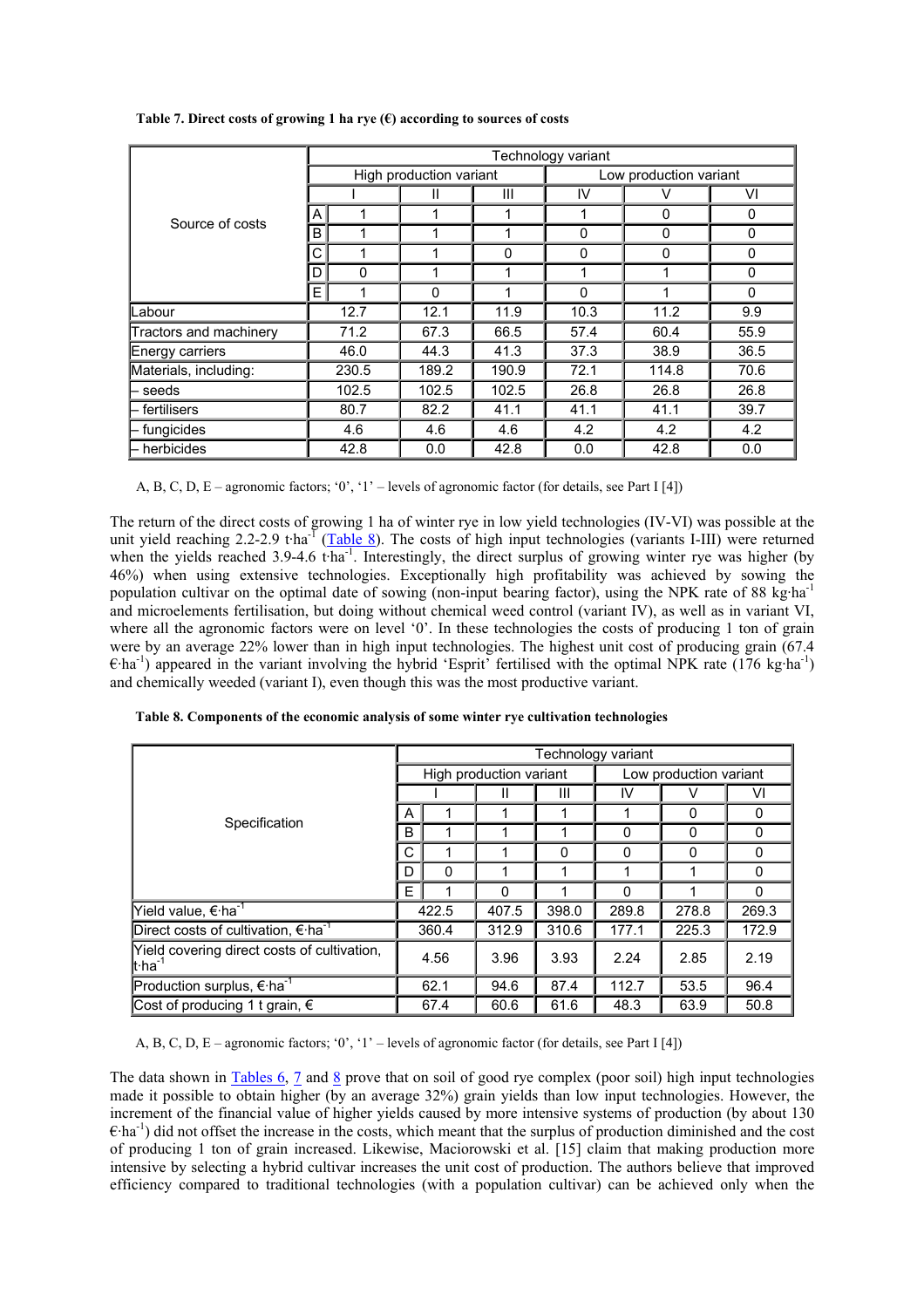hybrid produces yields of 7 t·ha<sup>-1</sup>. The results reported by Budzyński [2] also suggest that making rye cultivation more intensive by using hybrid cultivars, higher fertilisation rates and complete chemical plant protection resulted in depressing the grain production profitability by 24%.

## **CONCLUSIONS**

- 1. On poor soil of good rye complex, a high input rye cultivation technology with a hybrid cultivar, early sowing date and fertilisation at a rate of 176 kg·ha<sup>-1</sup> NPK made it possible to obtain yields 46% higher than those produced by low input technologies using a population cultivar and low fertiliser rates.
- 2. The most energy consuming chain of winter rye agronomic cultivation practices was constituted by NPK fertilisation. Therefore, high input technologies (with high NPK fertilisation rates) were characterised by lower (by an average of 6-7%) energy efficiency than low input systems.
- 3. The direct costs of growing 1 ha rye in extensive technologies, expressed as a volume of grain, were equal 2.2-2.9 t grain. In the intensive technologies the direct costs return did not occur until the yields reached 3.9-4.6 t per ha.
- 4. The yield value increment (by 46%) caused by using high input technologies did not cover completely the direct costs increase. Consequently, the production surplus in high input technologies (hybrid, high NPK fertilisation) was lower (by an average 7-10%) than in low input technologies (population cultivar, low NPK fertilisation). The lowest cost of producing 1 t grain of rye was obtained in the technology using the population cultivar, low NPK fertilisation without chemical weed control. The other agronomic factors did not have any significant effect on the unit cost of production.

# **REFERENCES**

- 1. Anuszewski R., 1987. Metoda oceny energochłonności produktów rolniczych (MET) [Method of evaluating agricultural products energy-consumption (MET)]. Zagad. Ekon. Roln. 4, 16-26 [in Polish].
- 2. Budzyński W., 2001. Czynniki ograniczające plonowanie żyta [Factors limiting rye yielding]. Pam. Puł. 128, 25-37 [in Polish].
- 3. Budzyński W., Dubis B., Wróbel E., 2000. Ekonomiczna i energetyczna efektywność różnych sposobów pielęgnacji i nawożenia pszenżyta ozimego [Economic- and energy-effectiveness of various methods of winter triticale cultivation and fertilisation methods]. Folia Univ. Agric. Stetin., Agricultura 82, 31-38 [in Polish].
- 4. Budzyński W., Jankowski K., Szempliński W., 2003. Cultivar related and agronomic conditions of the yielding of rye on good rye complex soil. Part I. Yield and its relationship with the yield structure components. Elec. J. Polish Agric. Univ., Agronomy 6 (1), www.ejpau.media.pl.
- 5. Budzyński W., Szempliński W., 1996. Rolnicza, jakościowa i energetyczna ocena różnych sposobów odchwaszczania i nawożenia azotem jarej pszenicy chlebowej. Cz. II. Energochłonność uprawy [Agricultural, quality and energetic evaluation of various spring bread wheat weed control and nitrogen fertilisation methods. Part II. Energy-consumption of cultivation]. Rocz. Nauk Roln. 112 A (1-2), 93-101 [in Polish].
- 6. Goć E., Muzalewski A., 1997. Koszty eksploatacji maszyn [Machinery exploitation costs]. IBMER Warszawa [in Polish].
- 7. Gołębiewska B., Klepacki B., 2002. Zastosowanie rachunku ekonomicznego w podejmowaniu decyzji w zakresie wyboru technologii produkcji zbóż [Application of economic calculation to cereals production technology selection decision-making]. W: Produkcja i rynek zbóż. Red. J. Rozbicki. Wyd. Wieś Jutra, 305-316 [in Polish].
- 8. Juszkiewicz M., Kaliszewicz D., Kucka E., 1994. Energochłonność uprawy kukurydzy oraz różnych sposobów jej konserwacji [Energy-consumption of corn cultivation and its various preservation methods]. Acta Acad. Agric. Tech. Olst., Oeconomica 30, 79-86 [in Polish].
- 9. Kisiel R., Jankowski K., 1999. Economic efficiency of nitrogen fertilization and pest control of winter rape. Natur. Sci. 2, 5-15.
- 10. Kisiel R., Kaliszewicz D., 1996. Kalkulacje kosztów jednostkowych wybranych produktów roślinnych [Calculations of selected plant products unit costs]. RARR Olsztyn [in Polish].
- 11. Korona E., Budzyński W., Fedejko B., 1994. Rolnicza i energetyczna ocena różnych sposobów nawożenia azotem pszenżyta jarego [Agricultural and energetic evaluation of various spring triticale nitrogen fertilisation methods]. Zesz. Nauk. AR Szczecin, Rolnictwo 162, 82-84 [in Polish].
- 12. Kowalczyk S., 2002. Opłacalność produkcji zbóż w Polsce i Unii Europejskiej [Profitability of cereals production in Poland and in the European Union]. W: Produkcja i rynek zbóż. Red. J. Rozbicki. Wyd. Wieś Jutra, 317-325 [in Polish].
- 13. Krasowicz S., 1997. Kalkulacje dotyczące uprawy zbóż [Cereals cultivation calculations]. Mat. Szkol. IUNG 60 [in Polish].
- 14. Kuś J., Jończyk K., 1993. Ocena działania siedmiu czynników agrotechnicznych na plonowanie żyta [Evaluating the effect of seven agronomic factors on rye yielding]. Fragm. Agron. 4, 77-78 [in Polish].
- 15. Maciorowski R., Stankowski S., Piech M., Łapiński M., Stojałowski S., 1999. Żyto dla zaawansowanych [Rye for the advanced]. Top Agrar Polska 9, 45-50 [in Polish].